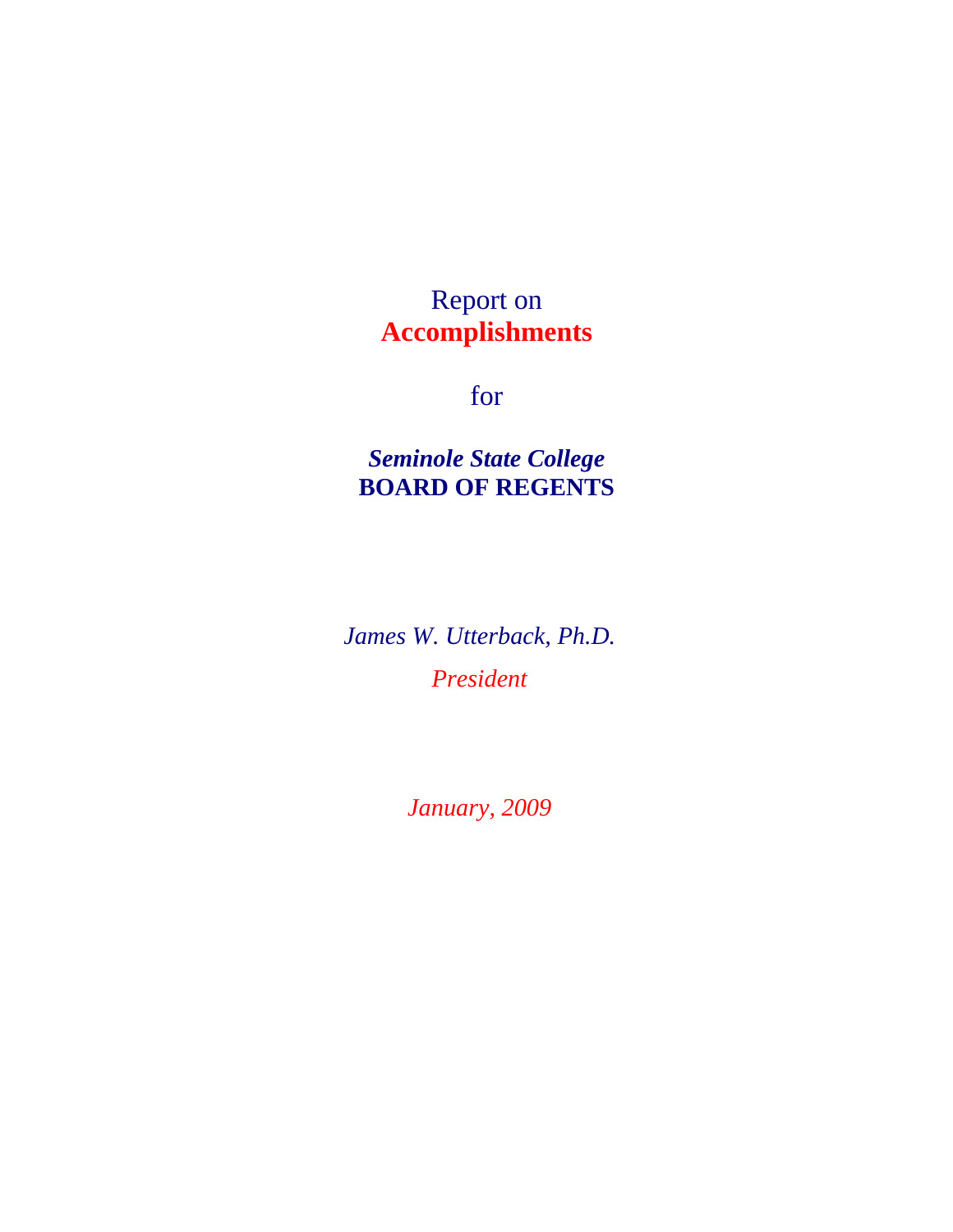Seminole State College

**P.O. Box 351 – 2701 Boren Blvd. – Seminole, Oklahoma 74818-0351 Phone: (405) 382-9200 Fax: (405) 382-7912** 

*Office of the President* 

January 22, 2009

Dear Regents:

As we look to the future at the beginning of each calendar year, we have traditionally reviewed past accomplishments made at Seminole State College. The following document provides an overview of 2008.

As we reflect on the highlights of the past year, we are reminded how fortunate we are to have outstanding faculty, staff, regents and community supporters who are committed to making this College the best two-year institution in the country. It is a privilege to work with people dedicated to helping individuals and communities become better through the power of education.

This month I am completing my twelfth year as President of this College. While there have been challenges, the annual accomplishments reflected in this and similar documents certainly make me proud to have been a part of this great institution. Your support, and the support of the team of those with whom I work, has been critical in these successes. I appreciate your continued cooperation and encouragement.

With Best Wishes for a Wonderful 2009!

Sincerely,

Oin Telestado

James W. Utterback, Ph.D. President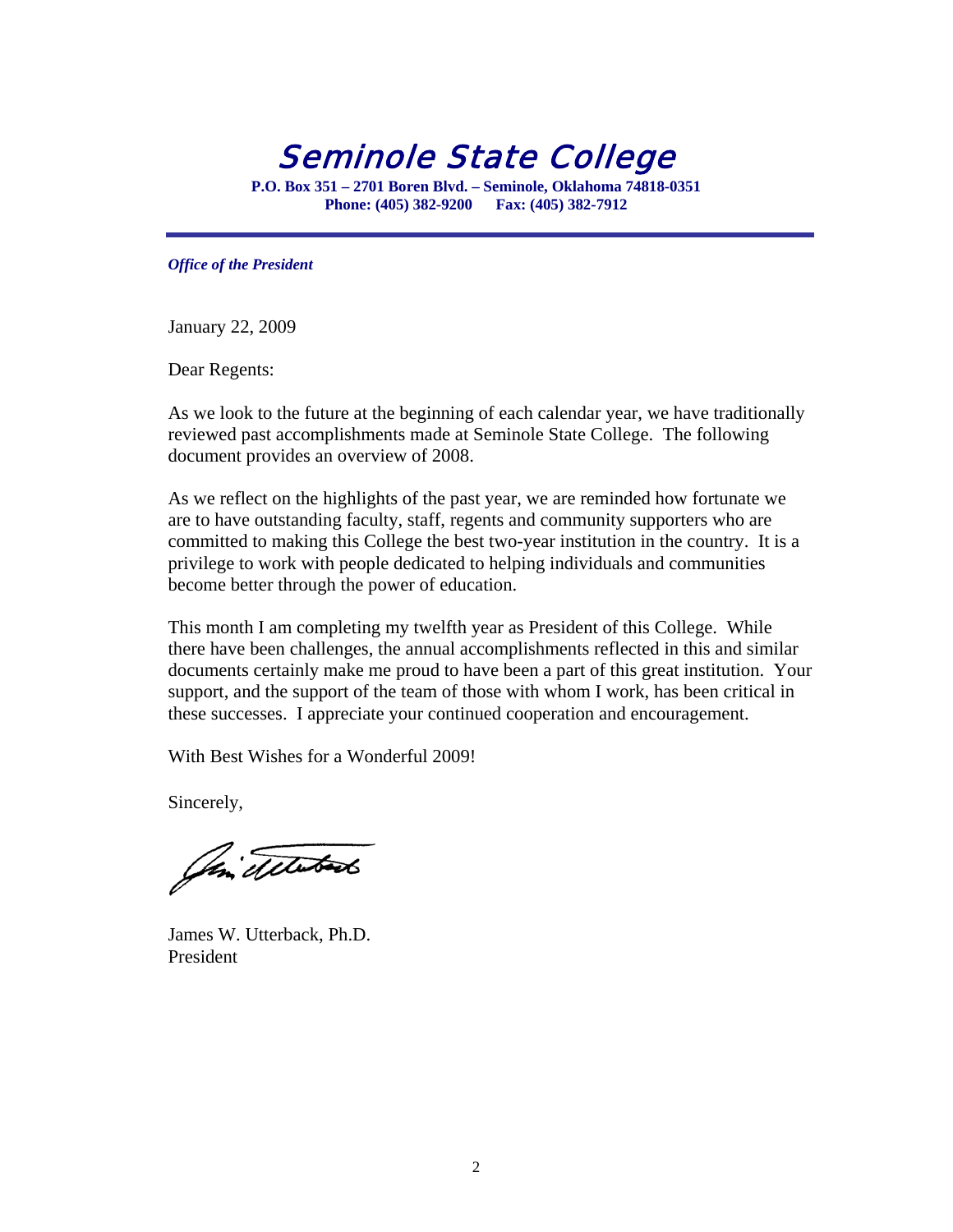# *EXECUTIVE SUMMARY*

*The highlights and accomplishments of 2008 are particularly noteworthy in the following areas: academic affairs; physical improvements to campus; safety precautions; and acquisition of federal funds.*

#### **ACADEMICS**

Our academic community, as well as the rest of campus, has been consumed with preparation for our 2009 Higher Learning Commission accreditation visit. Countless hours of meetings, research, public awareness activities, discussion and writing have resulted in a wonderful self-study process. Our faculty provided tremendous leadership in this effort.

#### **PHYSICAL IMPROVEMENTS**

The College completed roughly \$12 million in new construction and renovation projects on this campus in 2008! We were able to complete and occupy the new maintenance building on the north side of campus, celebrate the opening of the new softball complex across Highway 9 to the south, and move students into our beautiful Seminole Nation Residential Learning Center. Additionally, we transformed the pond area in front of the Haney Center with the installation of sidewalks, statues, greenery, a pavilion and a new bridge.

#### **SAFETY**

Concerted efforts were undertaken to improve the safety of students, employees and visitors to campus. The campus witnessed the installation of a new siren warning system. A nationally known expert on campus violence spoke to faculty and staff during in-service training, and the College hosted a training seminar for area emergency response professionals. Additional measures included development of an emergency response plan, meetings of a campus response team and the sending of college personnel for additional safety and emergency response training.

#### **FEDERAL FUNDING**

The College received one of only two federal grants awarded in Oklahoma through the new Native American Serving Non-Tribal Institutions program. Over the next two years, SSC will receive \$1.2 million from the U.S. Department of Education for the program. In addition, this fall, Veterans Upward Bound and Talent Search began new four-year funding cycles with total awards in excess of \$2 million. Federal funding received in 2008 for the six TRiO projects, GEAR UP program, NASNTI grant and our Medical Laboratory Technology Congressional Award totaled over \$2.1 million.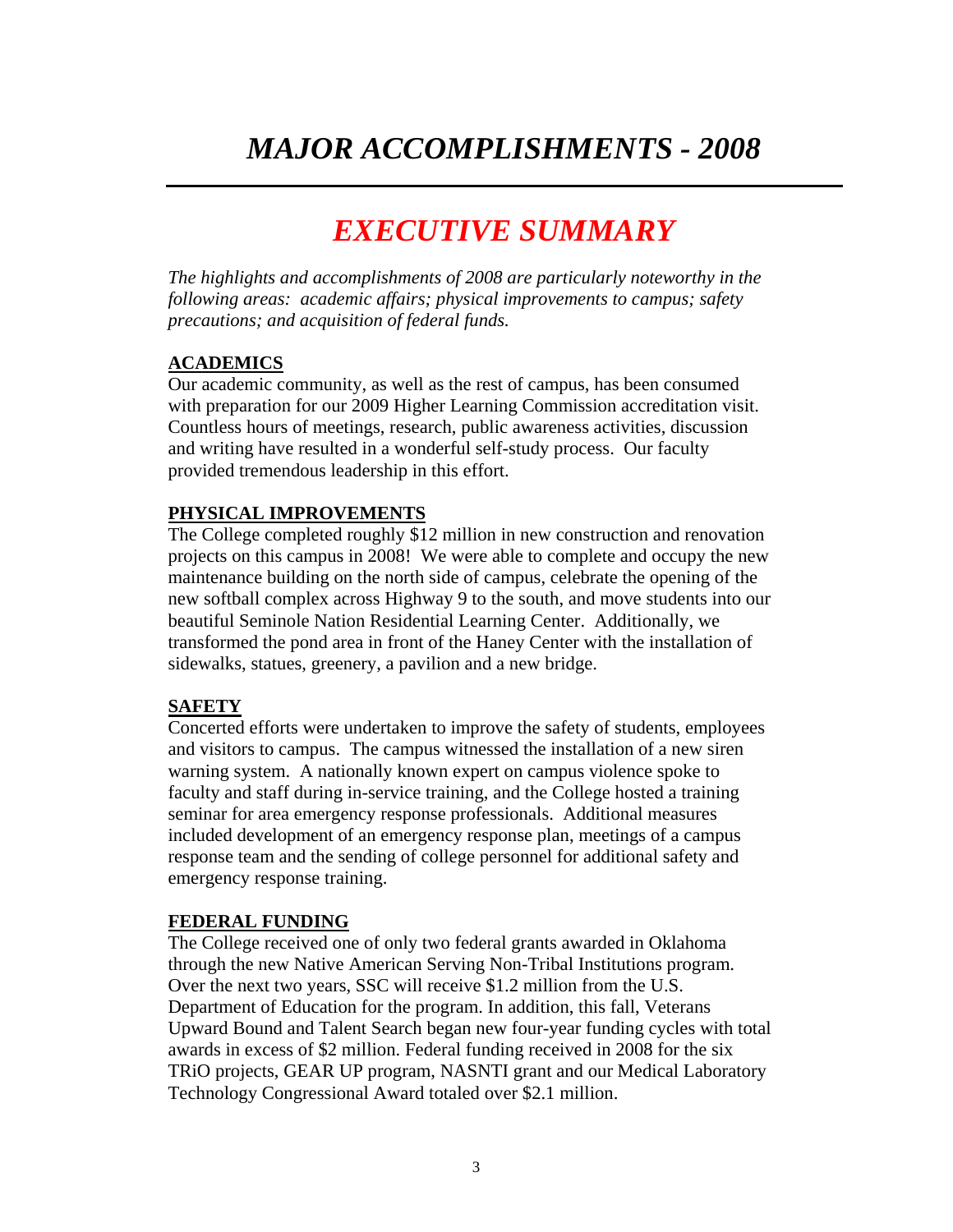# *HIGHLIGHTS OF 2008*

### **HONORS**

- ¾ The Board of Directors of the American Association of Community Colleges (AACC) selected Dr. Jim Utterback to serve on the organization's Governing Board. AACC represents close to 95 percent of all accredited U.S. two-year community, junior and technical colleges and their 11 million students.
- $\triangleright$  Two employees received their doctoral degrees in 2008 Child Development Coordinator Dr. Diana Lynd and Vice President for Student Affairs Dr. Brad Walck.
- ¾ The Nigh Institute selected Larry Morgan of Hartshorne as a recipient of their scholarship. He represented the College at the Institute's Leadership Academy in February in Oklahoma City.
- ¾ AACC invited Regent Marci Donaho to serve on a panel for the 2008 National Convention held in Philadelphia. The session, "The Minority CEO: A Conversation about Diversity, Leadership and Navigating the Pipeline," outlined methods to challenge the status quo in developing a pipeline for young people to gain leadership experiences.
- $\triangleright$  The Jeltz Foundation of Oklahoma City awarded a special academic scholarship to SSC Sophomore Martina Perry.
- ¾ The Oklahoma Association of Community Colleges (OACC) elected three SSC officials to leadership positions. Vice President for Fiscal Affairs Katherine Benton assumed the presidency of the organization. Nursing and Health Sciences Division Chair Donna Chambers served as Past-President while Business and Information Systems instructor Fred Bunyan served as Secretary.
- ¾ Dr. Jim Utterback was elected as Secretary-Treasurer for the Oklahoma Educational Television Authority Board. OETA provides educational and public television programming for the state.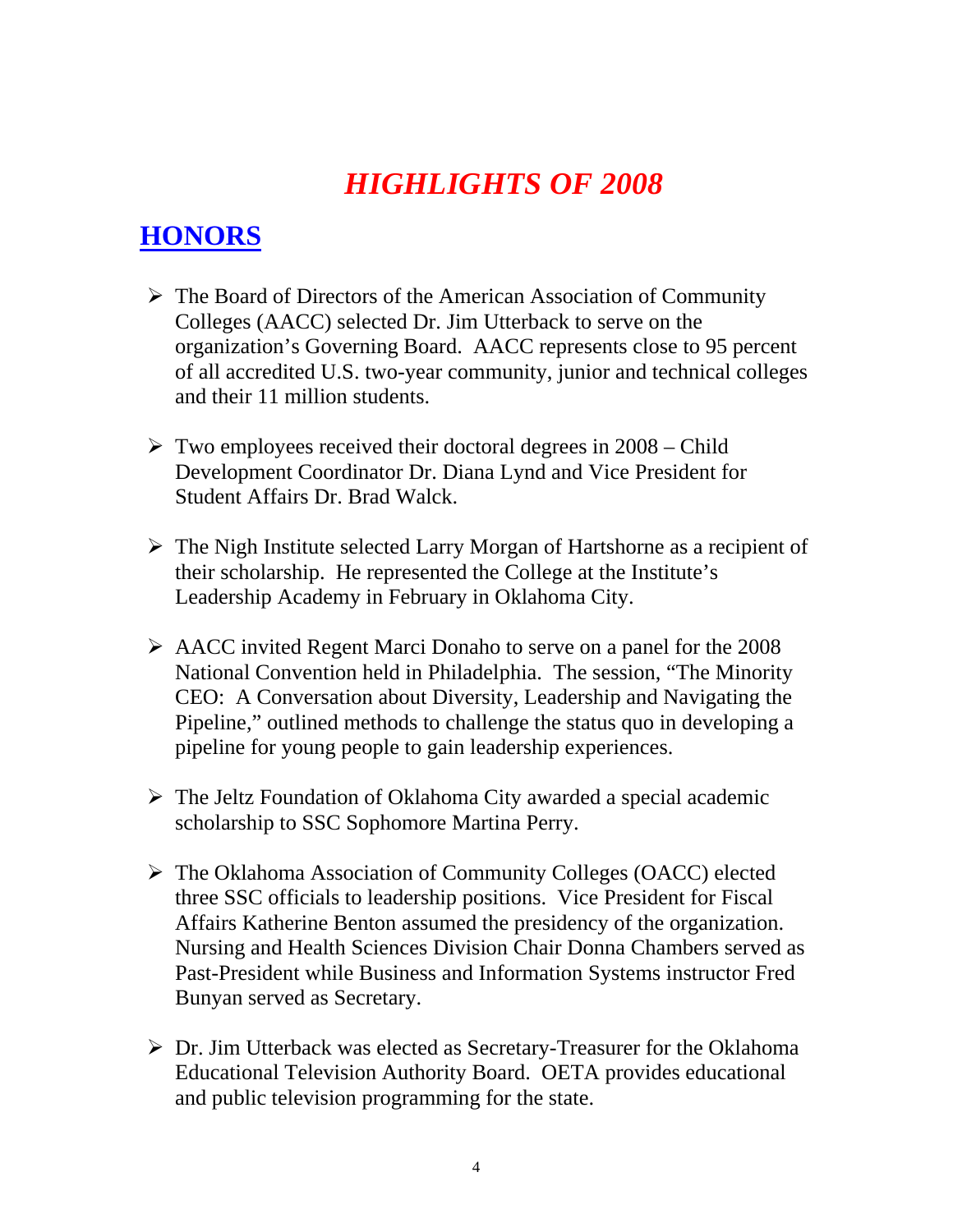- $\triangleright$  SSC took top honors in news writing at the Oklahoma College Public Relations Association annual awards banquet held July 14 in Tulsa. Coordinator of Media Relations Yashanda Scruggs won first place and SSC Vice President for Institutional Advancement Lana Reynolds took home the third place award in the state news writing competition.
- ¾ Several SSC employees were recognized by the Seminole Chamber of Commerce Education Committee as "Educators and Staff Members of the Month." Honorees for 2008 were: Dr. Richard Wood, Social Science Instructor; Joy Blanton, Residential Life Clerk; Mona Ridley, Human Resources Director; Ted Hurt, Graphic Arts Technician; Sheryl Noey, Secretary to the Vice President for Fiscal Affairs; Bill Knowles, Social Science Instructor; Jeff Cox, Chair of the Language Arts and Humanities Division; Carlene Armour, Secretary to the Social Sciences Division; Beverly Williams, Science Instructor; and Sherry Keisman, Secretary to the Business and Information Systems Division.

#### **ACTIVITIES**

- $\triangleright$  A Campus Activities Board developed a number of special events and activities including a "casino night," movies, dances and a "Fun Day."
- ¾ Seminole State College collaborated with Project HEART (Helping Elderly Americans Reach Tomorrow) of Shawnee last spring to offer free Enhance Fitness classes. Instructors conducted classes throughout the year for an hour each Monday, Wednesday and Friday morning.
- $\triangleright$  A large number of campus and community leaders participated in Higher Education Day at the Capitol in February demonstrating grassroots support for funding. Honored guests at SSC events included Lieutenant Governor Jari Askins, Oklahoma Supreme Court Justice Steven Taylor, Senator Harry Coates, Representative Ryan Kiesel, Senator Charlie Laster, Senator Richard Lerblance, Representative Danny Morgan, Representative Shane Jett, Representative Brian Renegar and Representative Terry Harrison.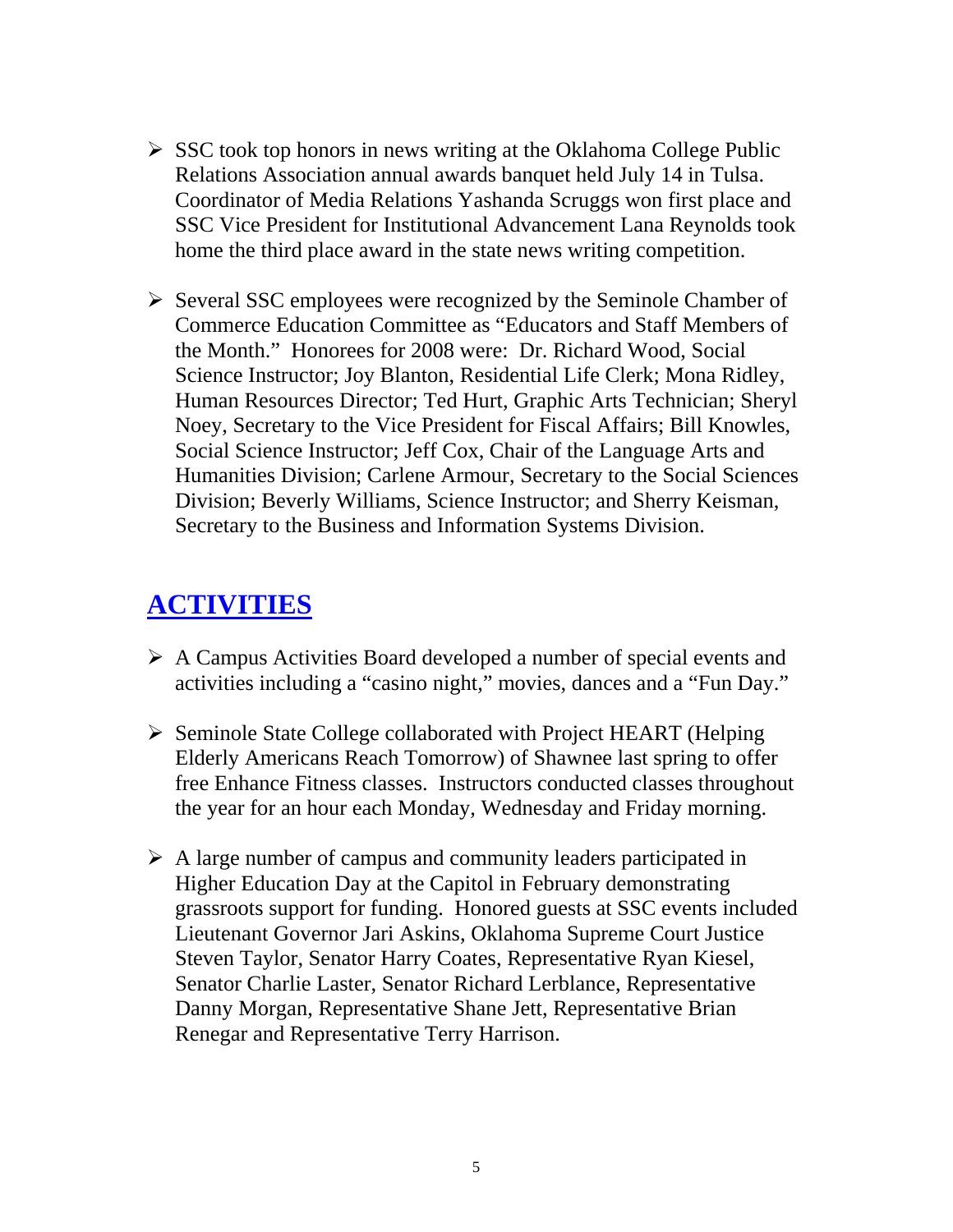- ¾ U.S. Congresswoman Mary Fallin conducted a live Town Hall Meeting via satellite to the Seminole State College campus in April. The Congresswoman discussed current issues and fielded questions from attendees.
- $\triangleright$  The 2008 Summer Global Studies Trip took students and community members to Spain and Italy. Participants toured Rome, Barcelona and Madrid, and visited the Vatican, the Pantheon and the Madrid Royal Palace.
- $\geq$  Over 300 area high school students, sponsors and community guests came to campus for a Native American Day on November 17. Attendees heard keynote speaker Brian Frejo of the Pawnee and Seminole Nations who is owner of the "Created for Greatness" project and Southern Arapaho tribal member Michael Bell, a Gates Millennium Scholar. An evening event for the public featured musical performances by Native American rap artists.
- $\triangleright$  The second year of President's Leadership scholarship program brought together 15 freshmen who studied leadership styles in a classroom setting, and met with numerous state and local officials throughout the term. The students had opportunities to visit with a Supreme Court Justice, State Legislators, a Tribal Chief, the Chancellor of Higher Education and other education leaders. Along with the sophomore members of the President's Leadership Class, they hosted a Presidential election night watch party for campus residential students.
- $\geq$  Over 23,000 people attended close to 400 special meetings and events in the Enoch Kelly Haney Center in 2008 – in addition to hundreds of students who attended classes in the Center.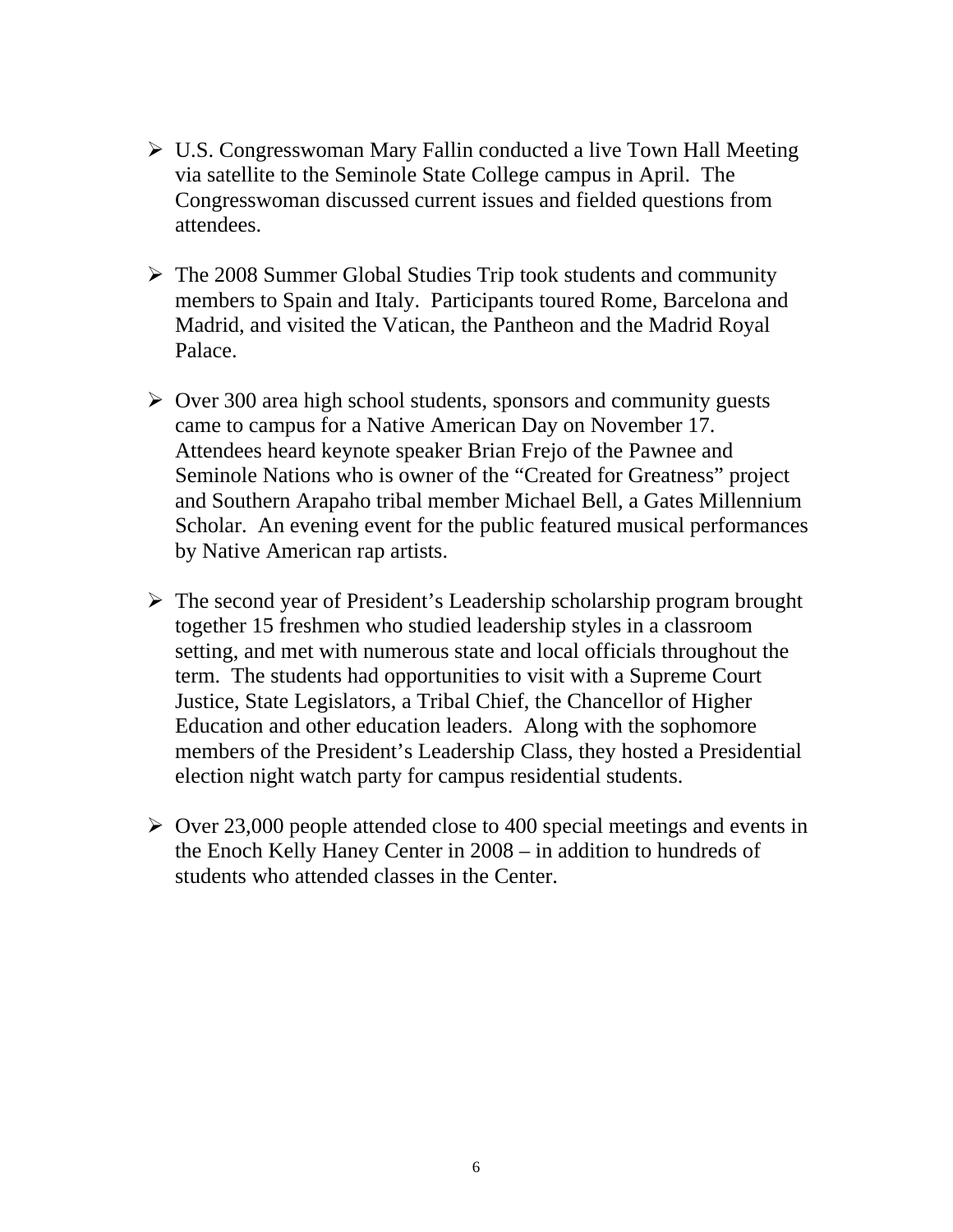# **ACADEMICS**

- ¾ SSC hired Dr. Paul Gasparro, of Marietta, Georgia, as Vice President for Academic Affairs. Prior to coming to SSC, Dr. Gasparro served as president of Chalk Talker Training, a business that provides teacher program leadership/consultant services for education institutions and businesses. He also had many years of experience in higher education, academic leadership and the military.
- ¾ Medical Laboratory Program Director Perthena Latchaw recounted one of her trips to Africa to assist with training at local medical centers in a story featured in the January 2008 edition of American Society of Clinical Pathology's "Critical Values" magazine. Area newspapers reprinted the article. She also spoke to campus and civic groups about her numerous trips to Africa as a member of the President's Task Force on AIDS.
- $\triangleright$  One of the activities surrounding the campus-wide preparations for the 2009 Higher Learning Commission Self-Study accreditation visit was a community awareness effort conducted by the Marketing and Communications Committee. During the Homecoming basketball festivities in February, the group passed out candy bars wrapped with facts about SSC's Self-Study project. Attendees at the basketball game also had a chance to view a newly launched SSC Self-Study website.
- $\triangleright$  Nursing faculty member Donna Chambers completed the arduous task of tenure application, and was granted tenure status at the February meeting of the SSC Board of Regents.
- ¾ SSC Medical Laboratory Technology Instructor Malinda Browning and Language Arts Division Chair Jeff Cox were awarded prizes for their entries in the Great Ideas For Teaching (GIFT) contest at the OACC conference in March. The GIFT contest encourages faculty from colleges in the state to share their teaching ideas.
- $\triangleright$  Seminole State College awarded degrees to over 250 students in 2008. Oklahoma State Senator Harry Coates was the featured speaker for Commencement exercises held in May.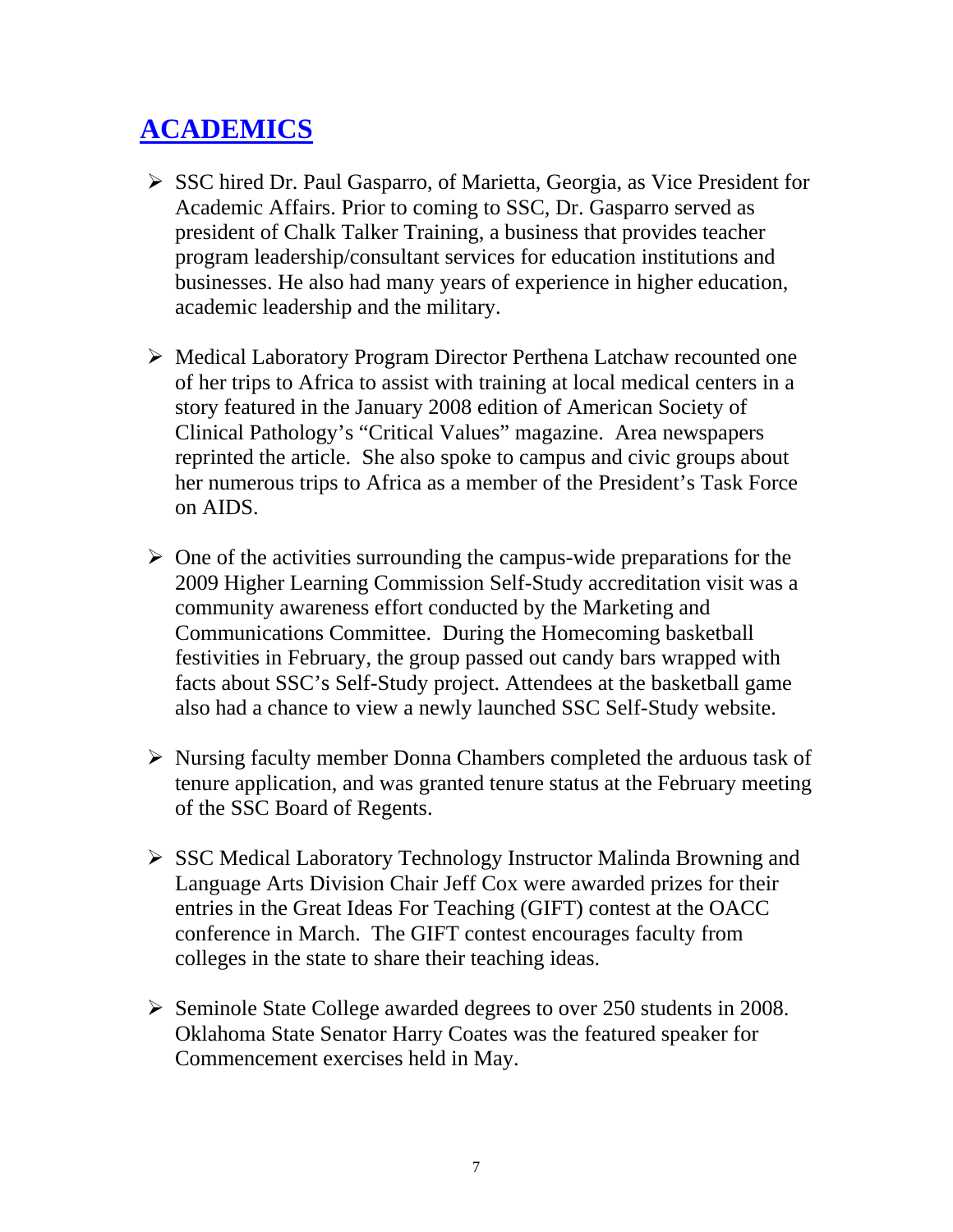- $\triangleright$  Dr. Andrew Lootens-White, SSC's liaison with the Higher Learning Commission, came to campus in August to meet with faculty and staff about the College's upcoming accreditation visit.
- $\triangleright$  New articulation agreements in Child Development were completed between SSC and the University of Central Oklahoma and Northeastern State University.
- $\triangleright$  The College expanded its academic outreach efforts through the delivery of online classes and instructional educational television. The College delivered classes to correctional centers and off-campus sites, as well as expanded its commitment to increasing concurrent enrollment opportunities at public schools.

## **ECONOMIC DEVELOPMENT**

- $\triangleright$  An independent study commissioned by the Oklahoma State Regents for Higher Education showed that for the year 2008, Disposable Personal Income for the State of Oklahoma will increase by \$30 million as a result of Seminole State College.
- ¾ SSC Rural Business and Resources Center (RBRC) Director Larry Smith acquired certification as an economic development professional following completion of a three-year training program.
- $\triangleright$  A partnership between the Rural Enterprises of Oklahoma (REI) and SSC was honored through the Oklahoma State Regents for Higher Education's Economic Development Recognition Program.
- $\triangleright$  The RBRC assisted 51 clients in 2008 in their efforts to start or grow businesses in the College's service area. The RBRC was directly involved in start-up efforts for Glassworx of Seminole, Seminole Signs, Temco of Wewoka and Roundhouse Overalls of Wewoka.
- ¾ The RBRC hosted a seminar on "Virtual Community" on campus for twenty area city managers and economic development professionals from southeastern Oklahoma.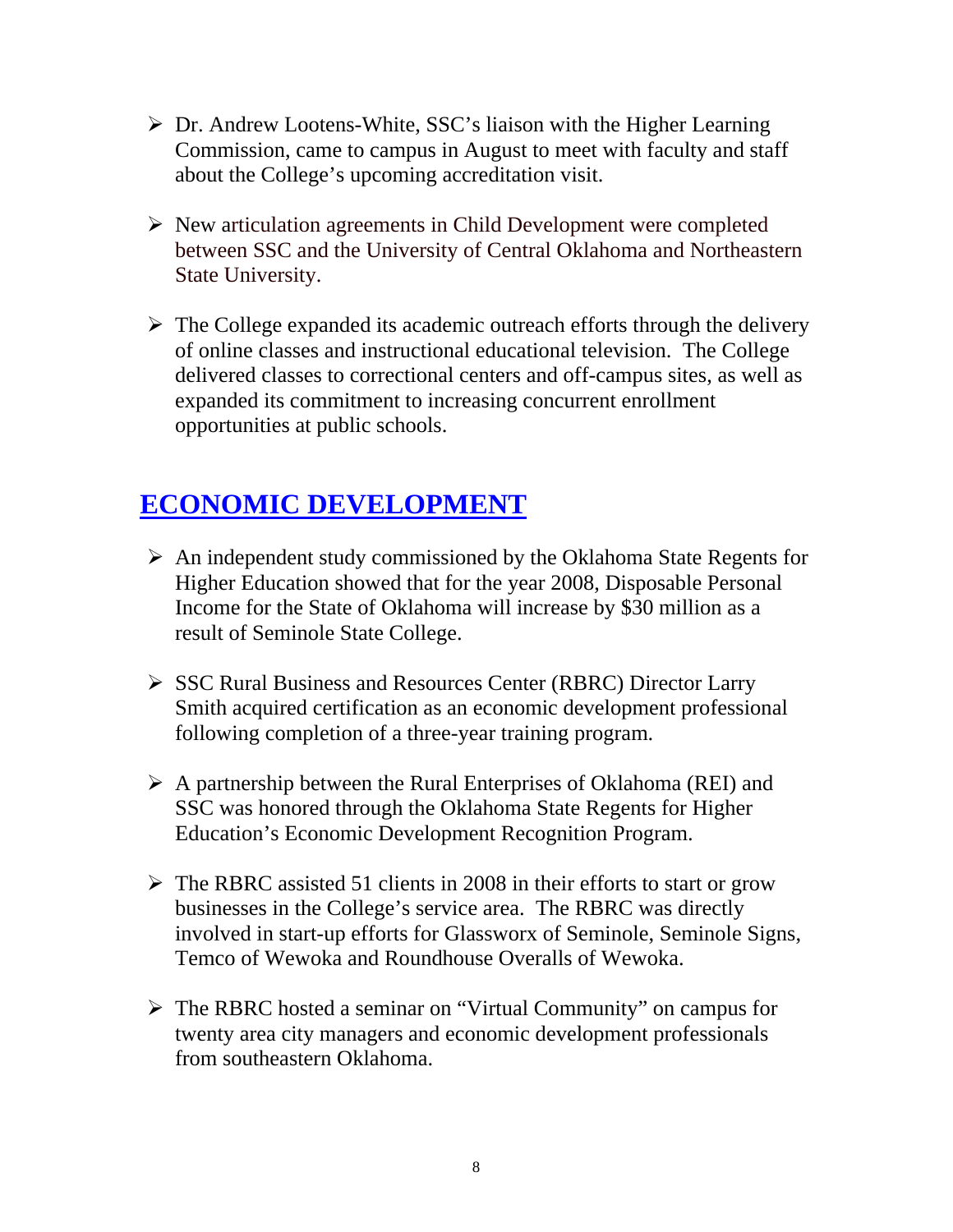$\triangleright$  A new business opened in the Dan Boren Business Development Center, owned by the SSC Educational Foundation, this year. The call center company, UpSource, brought 40 new jobs to the area. They joined AmeriContact in operating call center businesses in the facility that now employs 80 to 90 people.

#### **CONSTRUCTION AND CAMPUS IMPROVEMENTS**

- $\triangleright$  Free hot dogs and a fireworks display highlighted the celebration surrounding the opening of the college's new softball complex on Thursday evening, March 27. SSC Board of Regents Chairman William Harrison, Jr. threw out the first pitch of the game. Adding approximately 10,000 square feet of new buildings, the softball complex includes two fields, stadium seating, competition level lighting, a press box, concession stand, a locker room, a training facility, ticket booth, a pavilion and a storage building. Tiered, grassy areas are also available for blanket and lawn chair seating.
- $\triangleright$  Hundreds of students, faculty, staff, community members, and legislators were on hand to celebrate the official ribbon cutting and grand opening of the Seminole Nation Residential Learning Center on September 18. Dr. Glen Johnson, Chancellor of the Oklahoma State System of Higher Education, and Chief of the Seminole Nation Enoch Kelly Haney spoke to the crowd prior to a traditional Native American cedar "cleansing" ceremony and blessing on the new building.
- ¾ Generous donations from Kenneth and Rose Henderson have led to major improvements in campus landscaping and beautification. They purchased and planted over 200 trees on campus. The Hendersons also: helped purchase a 40-foot pedestrian bridge; assisted with a restoration of the spillway of the pond; helped design and pay for a new walking trail; and, contributed to the purchase of eight bronze statues for the area around the campus pond.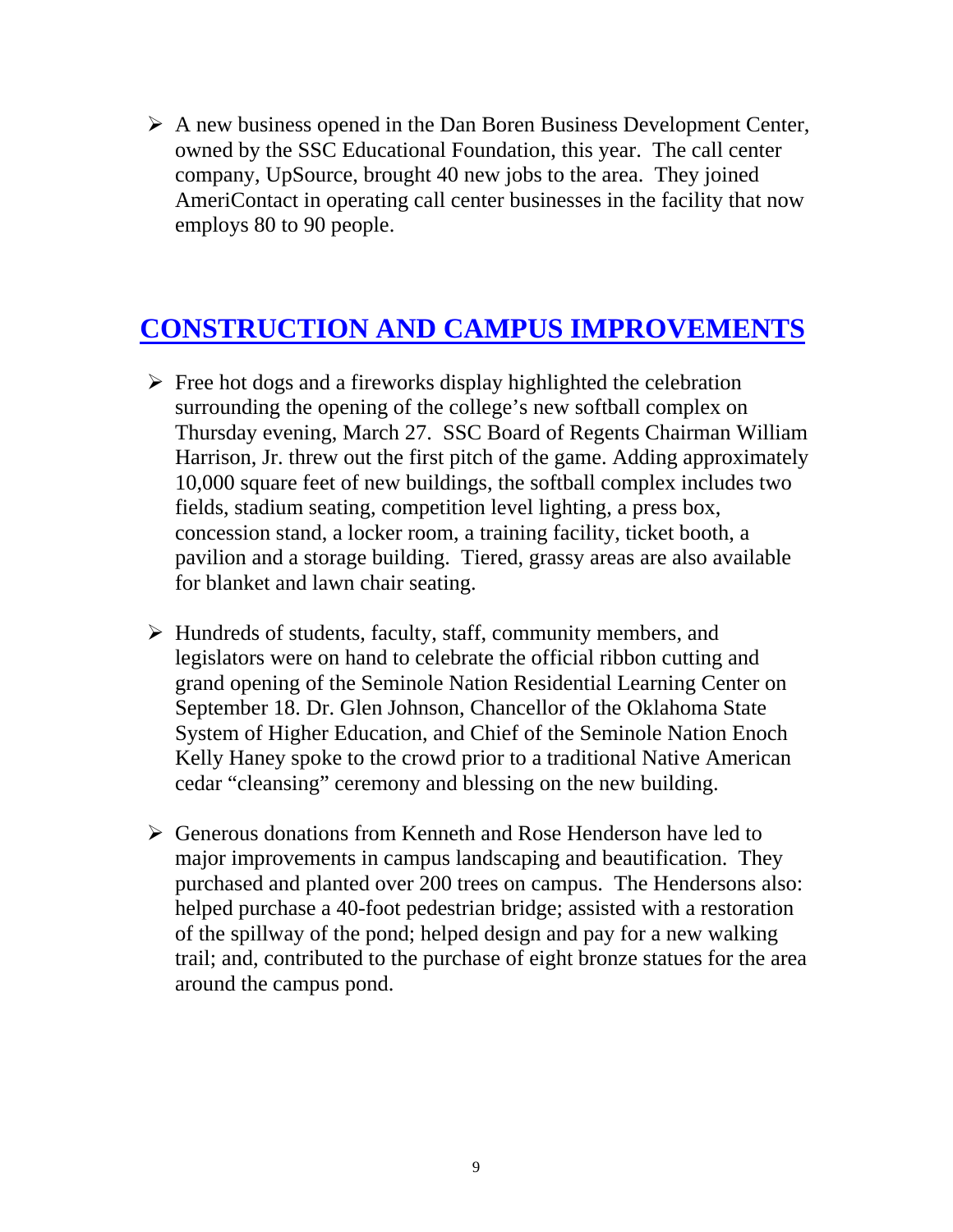# **SPORTS**

- ¾ Supporters of the Seminole State College Trojan Baseball Team gathered in early February to hear former player and current McAlester baseball coach Randy Hughes speak at the 2008 season kick-off dinner.
- $\triangleright$  The Trojan basketball team was the 2008 Bi-state Conference Western Division Champions. Region II named Dr. Tom Mills "Coach of the Year." Dr. Mills also assumed the position of Athletic Director for the College this past summer.
- $\triangleright$  The men's and women's tennis teams were 2008 Region II Champions. The men finished  $5<sup>th</sup>$  in the nation and women finished  $11<sup>th</sup>$ .
- ¾ The NJCAA honored Trojan baseball catcher Joe Patterson as the "Player of the Year."
- $\triangleright$  Trojan basketball player Reginald "J.D." Davis, who graduated in May, was recognized last summer as an Arthur Ashe Jr. 2008 Sports Scholar. *Black Issues In Higher Education* magazine, now *Diverse* magazine, established the Sports Scholars Award to honor undergraduate students of color who exemplify the standards set by tennis great Arthur Ashe Jr. In addition to their athletic ability, students named Arthur Ashe Jr. Sports Scholars must exhibit academic excellence as well as community activism.
- $\triangleright$  Last summer, the supporters of the SSC Athletic Department revitalized the Athletic Booster Club. Hope Pickering was elected President, Sue Snodgrass as Vice President and Les Walker as Secretary-Treasurer. Other new members of the Board of Directors are: Curtis Morgan, Harrel Kennedy, Larry Smith and Ken Pryor.

## **SSC EDUCATIONAL FOUNDATION**

 $\triangleright$  The SSC Educational Foundation Recognition Banquet was a success with nearly 400 in attendance and \$26,000 raised for the Foundation. Ray Alford of Fort Worth, Texas, Mike Langley of Shawnee, and Paige Sheffield of Wewoka were inducted into the Alumni Hall of Fame.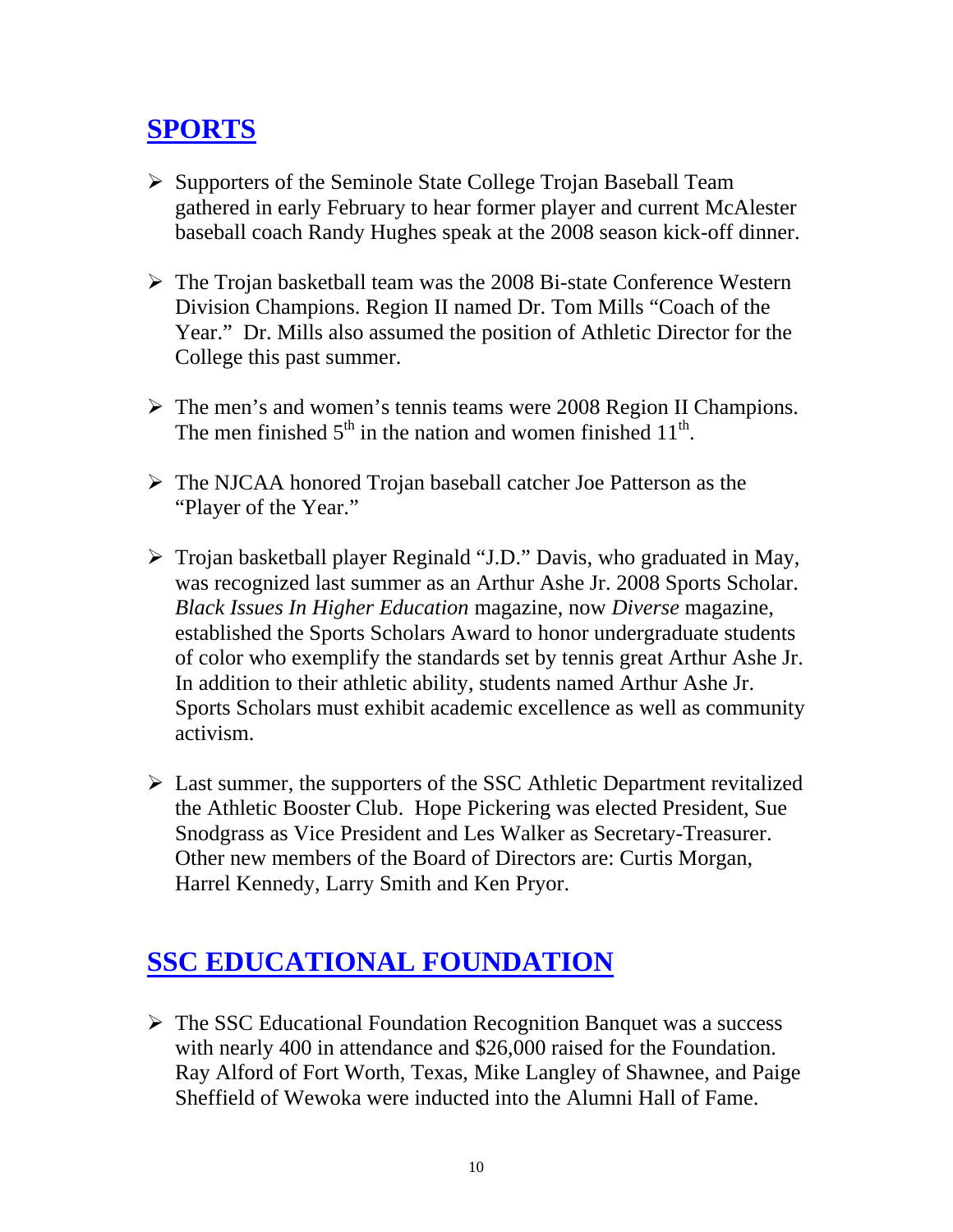- ¾ The Foundation's golf tournament hosted by State Senator Harry Coates and State Representative Ryan Kiesel raised over \$11,000.
- $\triangleright$  In October, the SSC Educational Foundation appointed several new trustees. New trustees included Kelly Cook, Cook Oil Co. of Wewoka; David Hill, Integris of Seminole; Doug Humphreys, Paluca Oil Inc. of Holdenville; Mike Langley, Langley Management of Shawnee; Ed Smith, Police Chief of Seminole; and Darlene Wallace, Columbus Oil of Seminole.
- $\triangleright$  The Seminole oil community purchased a 7 ft. Baldwin Grand Piano to be housed in Foundation Hall of the Enoch Kelly Haney Center. Concert pianist Peter Simon, of Denver, Colorado, performed an inaugural concert for the community and a series of children's concerts on the new instrument in December.
- ¾ The SSC Educational Foundation sponsored a Holiday Event at the Shawnee Country Club for SSC employees and friends of the College. The event raised over \$14,000.

#### **SCHOLARSHIPS**

- $\triangleright$  Honoring the memory of his aunt, a long-time social worker in Seminole and Hughes Counties, former Seminole State College Regent and current Trustee of the SSC Educational Foundation Ben Walkingstick, established a scholarship trust fund to provide financial assistance for generations of students. "Miss Galela" Walkingstick was the inspiration for this endowment.
- ¾ Former Regent Melvin Moran and his wife Jasmine donated to the SSC Educational Foundation to support additional nursing and medical laboratory technology scholarships.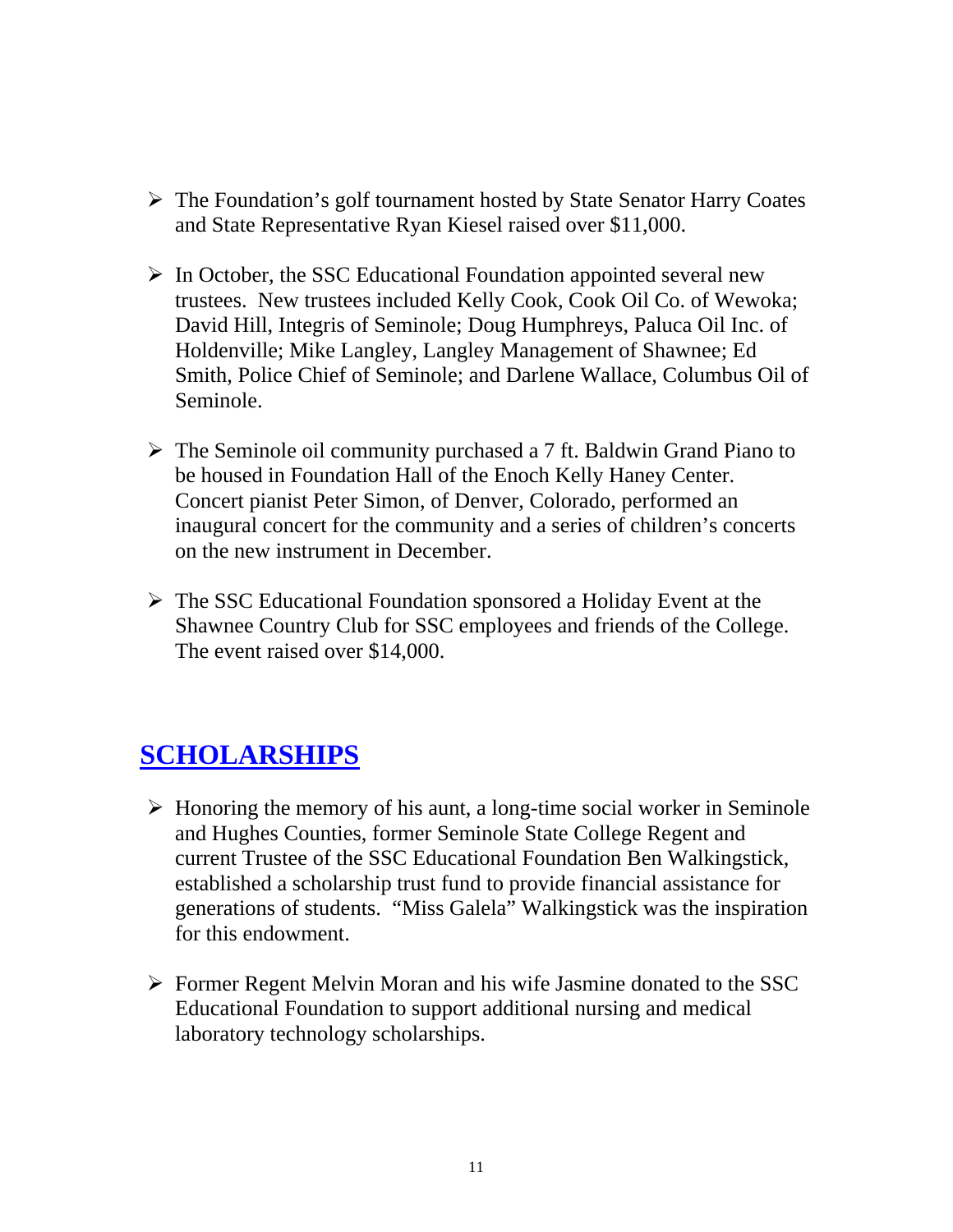- $\triangleright$  The Foundation also received numerous memorial donations in honor of two long-time friends of Seminole State College who passed away in early 2008. A scholarship was established in honor of former Vice President for Student Affairs Wayne Day. Memorial gifts were given to the SSC baseball program in honor of John Conn.
- ¾ The SSC Educational Foundation awarded nearly \$40,000 in scholarships to students at the college during the 2008 calendar year. The Foundation also supported numerous educational activities.

#### **MILESTONES**

- $\triangleright$  Despite a reduction in state funding from the previous year, the College was able to award a 3% increase in base salaries for all employees.
- ¾ Shawnee Superintendent of Schools Marilyn Bradford was appointed in late spring to serve a seven-year term to the Seminole State College Board of Regents. She was sworn-in at the July Board meeting. Ms. Bradford replaced William Harrison, Jr., who served two seven-year terms as a Regent.
- ¾ Vice President for Academic Affairs Dr. Rebecca Kennedy and longtime SSC groundskeeper Ernie Conatser both retired last summer after years of dedicated service to the institution. Near the end of the calendar year, three other long-time employees, Norma Gillespie with the GEAR UP Office, Director of Business Services Jim Coleman and Academic Counselor Cynthia Yerby, retired from the college.
- ¾ In recognition of Dr. Rebecca Kennedy's long service to Oklahoma Higher Education and her years as Vice President of Academic Affairs at Seminole State College, the "Kennedy Distinguished Teaching Award" was established at her retirement to reward an outstanding faculty member at the college.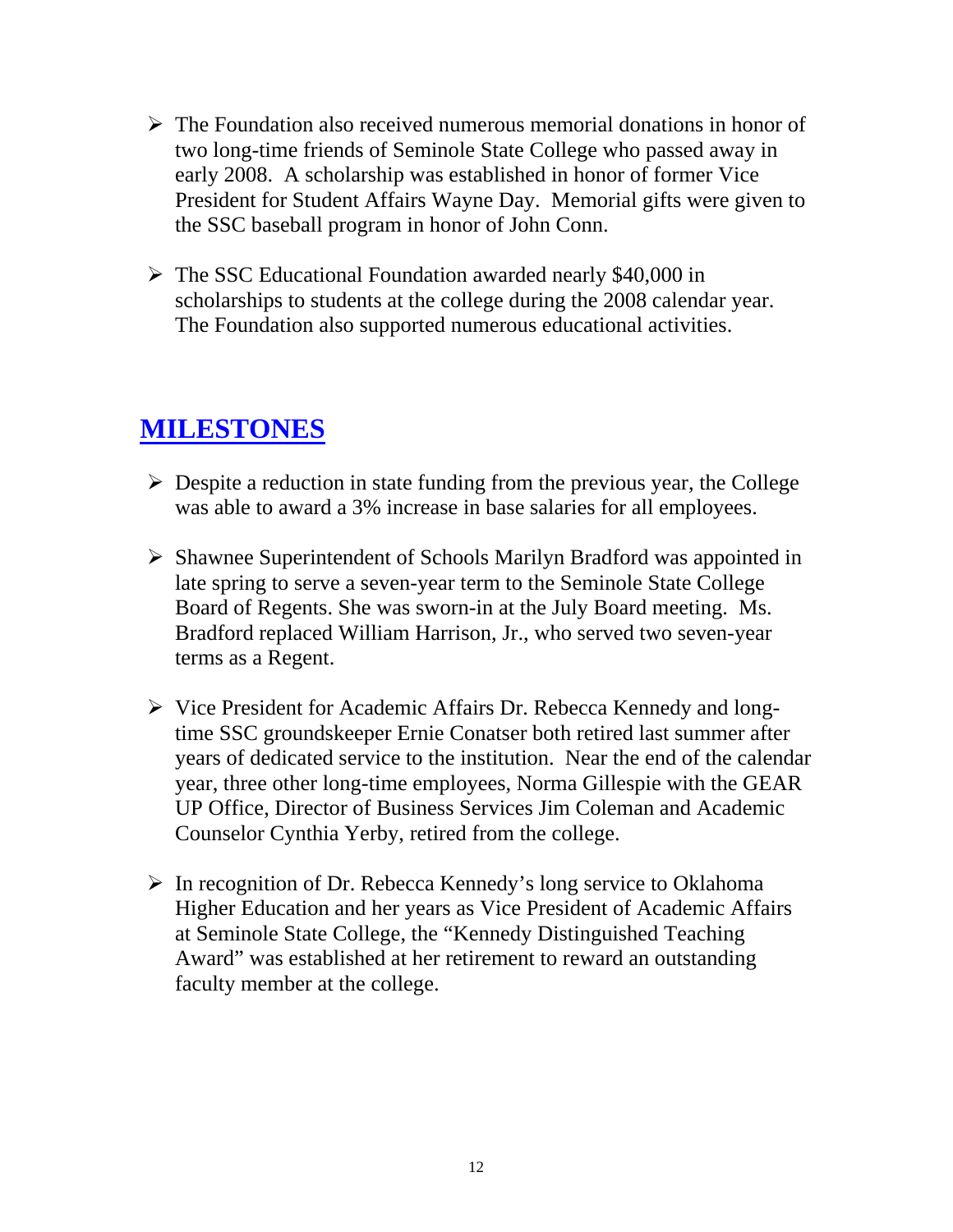## **TECHNOLOGY**

- $\triangleright$  Technology advances on campus this year included purchasing computers for two labs in the Colclazier Technical Building and upgrading other campus labs.
- $\triangleright$  Five new multi-media classrooms were set up on campus, while 15 other classrooms received presentation equipment upgrades.
- $\triangleright$  SSC replaced over 80 campus phone units and expanded campus communication systems to enhance services to students, employees and community members with disabilities.

## **SAFETY**

- $\triangleright$  Emergency response planning included the development of a campus response team.
- $\triangleright$  With the threat of natural disasters and in the wake of many tragic events on campuses across the country, the College purchased a siren to help notify the campus in the event of an emergency. The siren can be heard within up to a one-mile radius and has five different warning sounds that can be used to alert the campus about different emergencies.
- $\triangleright$  Video surveillance systems were installed in various locations to enhance campus security.
- ¾ Dr. Brad Walck and SSC Police Chief Dan Factor received certification in Simulation-Based Training for Command Post Personnel from the Department of Homeland Security.
- $\triangleright$  In August, the Board of Regents approved a cross-deputization agreement with Seminole Nation, the City of Seminole, City of Wewoka, Chickasaw Nation Lighthorse Police Department and Muscogee (Creek) Nation Lighthorse Police Department.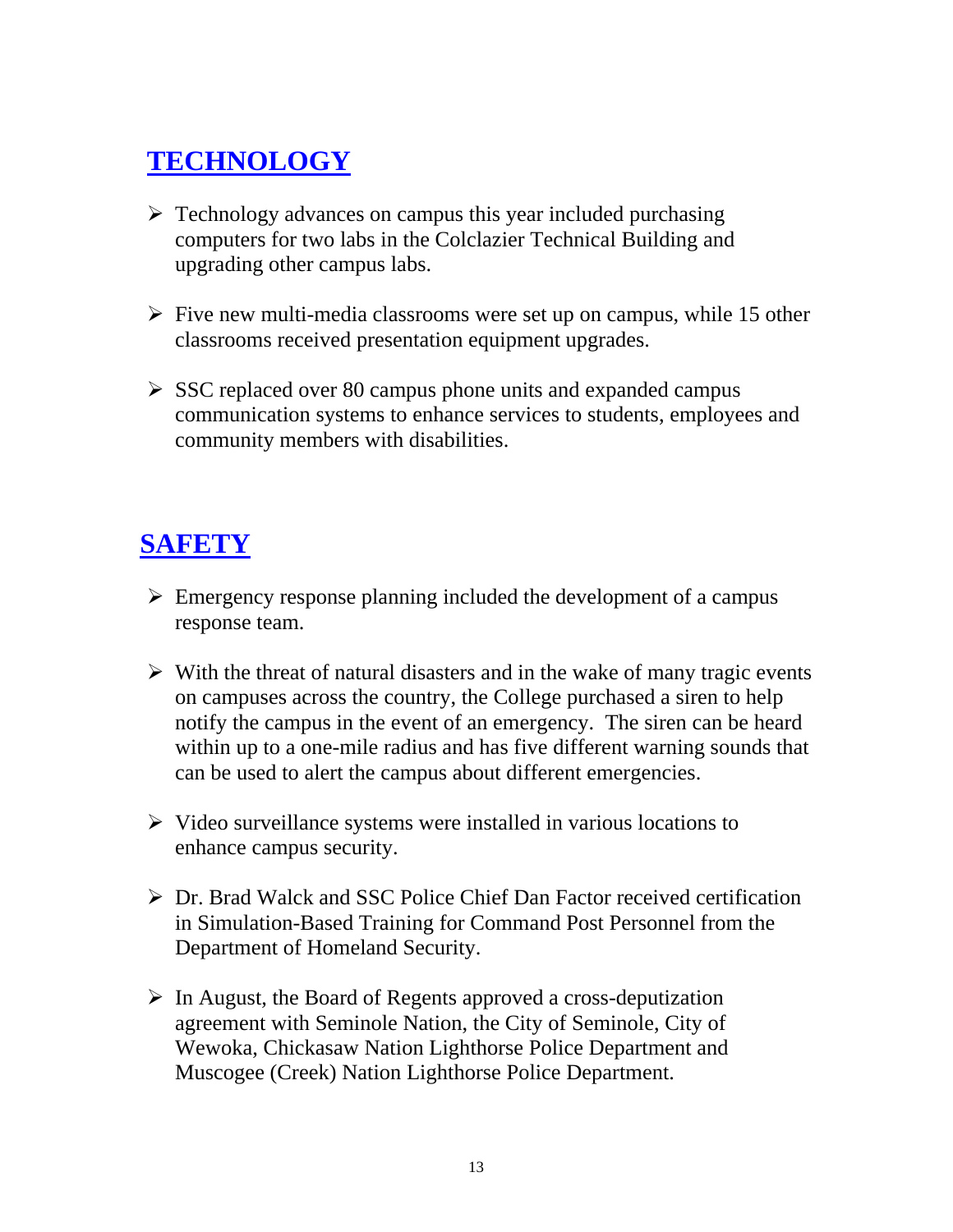- $\triangleright$  Nationally known expert on campus violence and police psychologist, Dr. John Nicoletti of Denver, Colorado, was brought to campus to speak to faculty and staff during in-service training. He spoke on "Threat Assessment… Building Barriers to Violence."
- ¾ A Seminole Community Emergency/Disaster Management Drill was held on campus in September to strategize how area emergency response units, local businesses and other key services would respond to a catastrophic event. The scenario for this drill was a tornado hitting the Seminole Nation Residential Learning Center at the College.

### **OUTSIDE FUNDING**

- $\triangleright$  SSC was one of only six institutions from across the country selected to receive a Native American-Serving Nontribal Institutions (NASNTI) grant from the U.S. Department of Education. The \$1.2 million award will fund a two-year program to improve and expand the institution's capacity to serve Asian American and Native American Pacific Islanders and Native Americans. All students, regardless of race or ethnicity, will be eligible to participate in the grant's programs and receive services provided through the grant.
- ¾ The Veterans Upward Bound and Talent Search programs began new four-year funding cycles in September. The six TRiO programs, GEAR UP, the Congressional Award for the Medical Laboratory Technology Program and the NASNTI grant brought over \$2.1 million in federal funds to Seminole State College during the 2008 calendar year.
- ¾ The Oklahoma State Regents for Higher Education renewed the "Peek Into Engineering" Summer Academy grant in the amount of \$25,400 for the summer of 2008.

### **FEDERAL PROGRAMS OUTREACH**

¾ SSC's federally-funded TRiO programs provided educational services to over 1,100 students, including  $6<sup>th</sup>$  through  $12<sup>th</sup>$  grade secondary school students, veterans, and SSC college students.